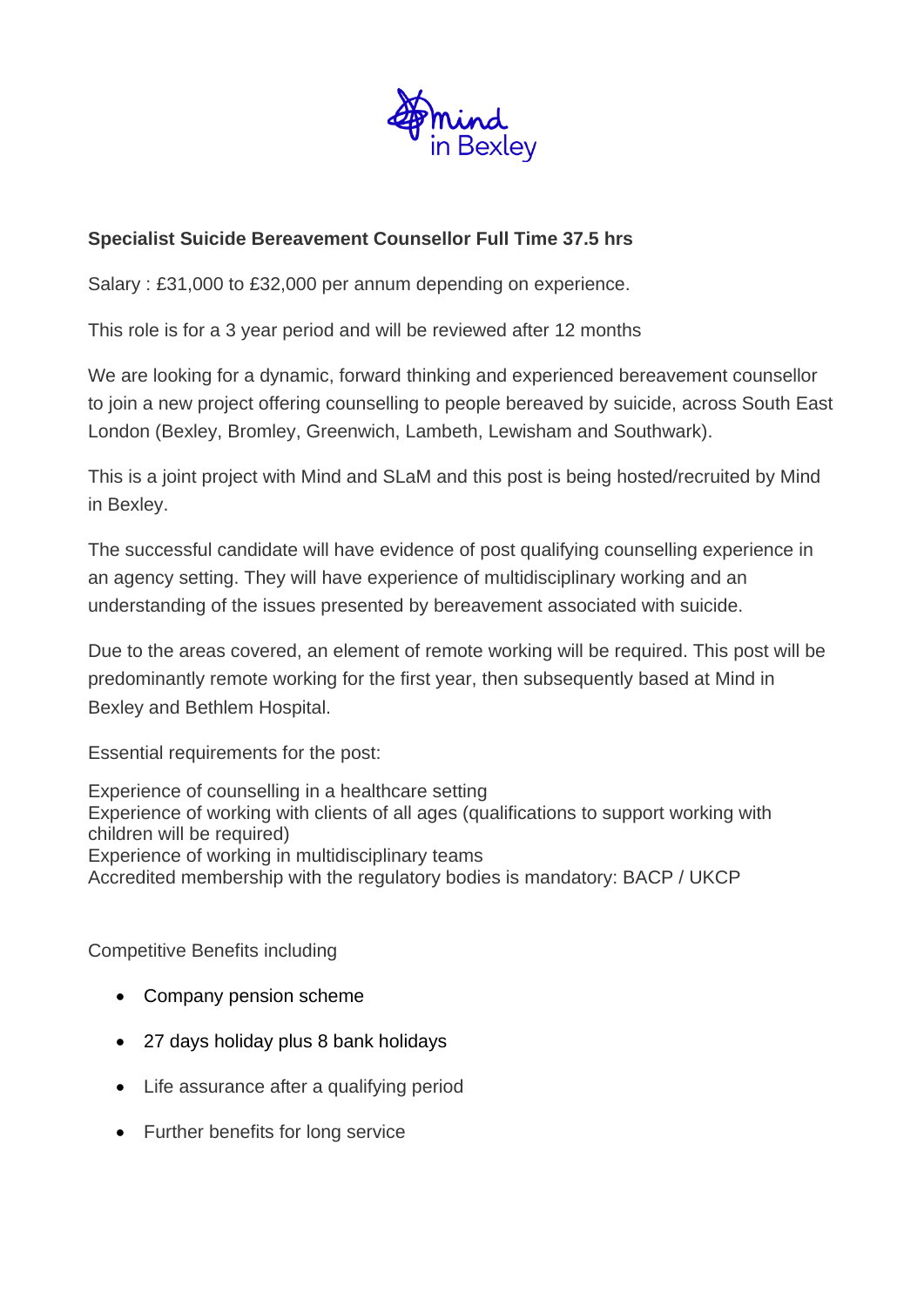## **Aims/ purpose of the service**

The purpose of the service is to offer a community resource with open access to all people bereaved by suicide across South East London, providing direct support and signposting to other services, where appropriate, with the aim of reducing the risk of further deaths by suicide in this vulnerable group by means of preventative work.

Aims:

- Help families cope with the practical and emotional ramifications of suicide
- Reduce the risk of suicide and significant mental health problems amongst those recently bereaved by suicide
- Improved wellbeing, resilience, functioning and wellbeing following a suicide
- Reduced social isolation and stronger support networks for those affected
- Ensure people are signposted to other sources of support as appropriate

#### **1. Main Purpose of Job**

To provide counselling for clients (of all ages) who have been affected by bereavement associated with suicide.

# **2. Position in Organisation**

This post reports to the Project Manager and Management Team at MiB

The post will work collaboratively with the multi-disciplinary team

#### **3. Scope of Job**

**Clinical / Technical Responsibility:**To provide counselling to bereaved clients within an agreed timeframe/number of sessions

**Clinical Governance / Quality:**To regularly provide evidence to demonstrate the quality and effectiveness of the service. Recording of patient contact must be timely and accurate

**Training and Development:**To share knowledge and expertise with the multidisciplinary team as required

#### **4. Dimensions and limits of Authority**

This post will not hold any budgetary responsibility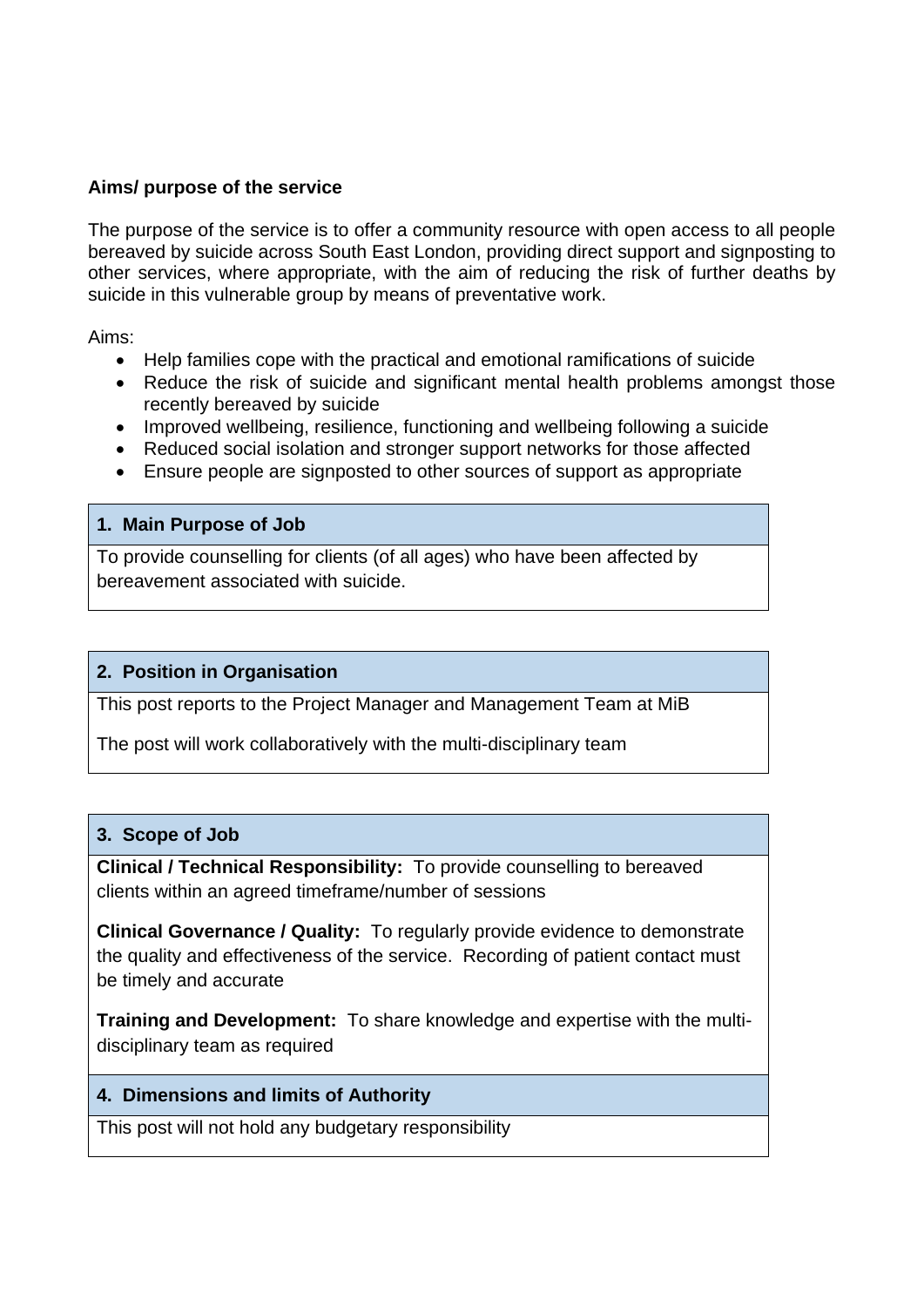# **5. Qualifications (shortlisting criteria)**

- Diploma / Degree in Counselling or Psychotherapy
- Accreditation with a recognised regulatory authority (BACP/UKCP)
- Recognised qualification in working with children
- Qualification in bereavement counselling
- Evidence of continuing professional development

## **6. Experience and Skills (shortlisting criteria)**

- Evidence of post qualifying counselling experience
- Evidence of experience working in an agency setting
- Experience of multi-disciplinary working
- An understanding of end of life issues and evidence of working in a similar setting
- Effective verbal and written communication skills
- IT literate

# **7. Duties and Key Responsibilities**

- To provide counselling to clients following the service model (tba) To carry caseload of clients and to manage and prioritise support as advised
- To liaise with the multi-disciplinary teams to achieve the best outcomes for service users
- To maintain good communication and liaison with other departments within the wider teams
- Maintain high standards of care delivery through working within National Minimum Standards of care framework and a Clinical Governance framework
- Take part in clinical supervision in line with service and professional and statutory requirements.
- To ensure that any critical incidents, near misses and complaints are reported appropriately in accordance with the service
- To attend meetings/training where required to include attendance at the Suicide Bereavement Steering Group
- To work closely with staff from South London and Maudsley NHS Foundation Trust (SLaM) and local Mind partners to ensure the delivery